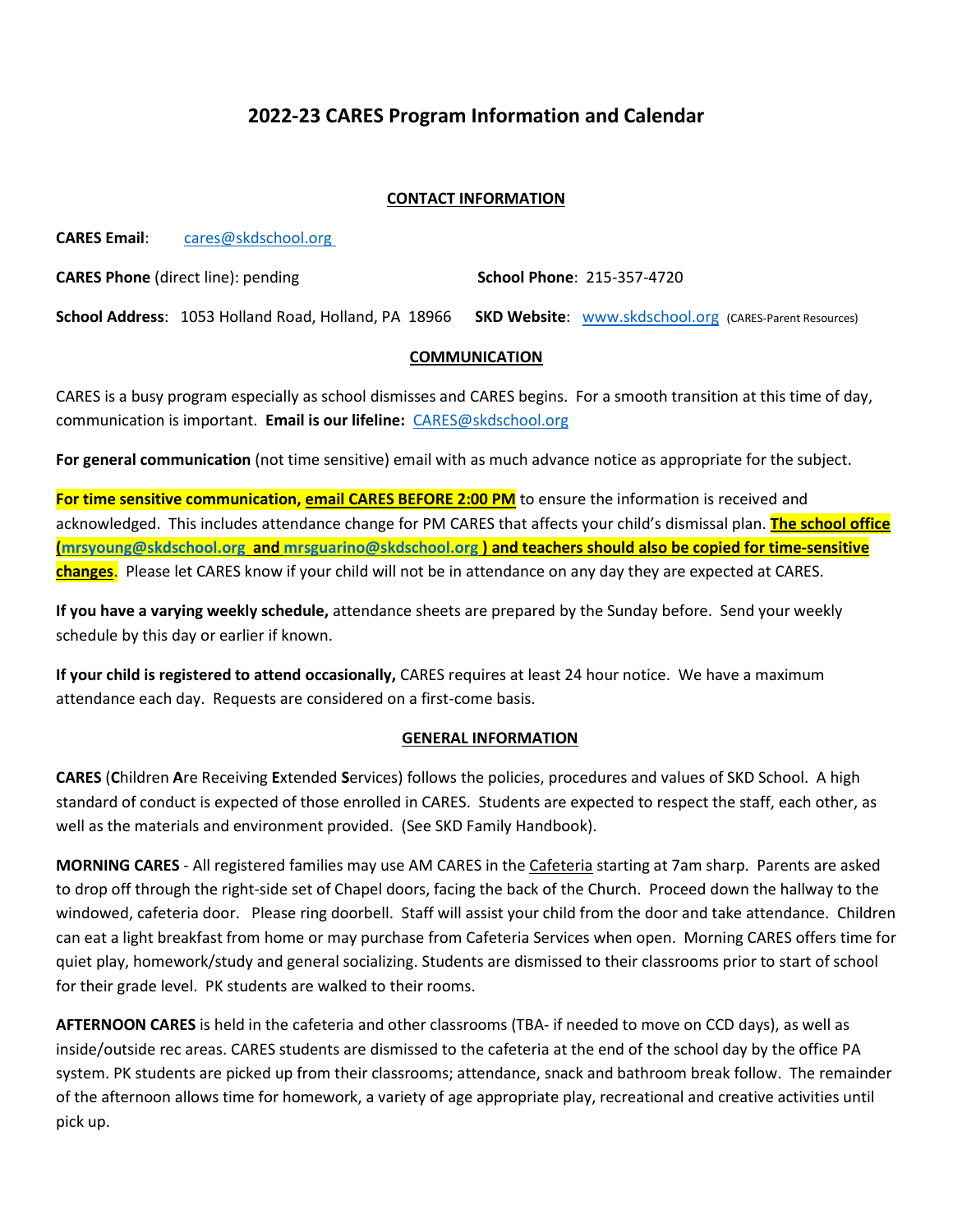**Afternoon Pick-up** – Pick up is from the same drop off location for AM CARES – the right side set of Chapel doors… please ring bell. Parents are asked to remain outside. Staff will sign your child out and dismiss to you. Parents are responsible for transportation to and from CARES and assume all risk associated with others who may transport your child. If someone other than a parent is picking up, photo identification will be required. Children will be released only to a parent or authorized person listed on registration form. Exceptions will not be made unless written or verbal permission by the parent has been given to CARES.

**Program Fees and Payments** – Please also see **Program Fees** in the CARES section of the school website.

CARES is entirely self-funded. All accounts must be paid each month in order for CARES service to continue.

Checks are preferred - made payable to SKD-Cares Program. Cash is also accepted. Payment is due (depending on your usage) at time of pick-up or monthly. Your sign-out sheet keeps track of your balance and payments.

Payments can be made at pick-up, mailed to the school address or sent in with your child. Late payments and returned checks are assessed fees. Inability to meet payment requirements can result in delay or discontinuation of service. Expense summary with tax ID is available upon request.

**SNACKS** – Snack/drink must be brought from home. A separate bag for CARES is a good idea. The Cafeteria Services snack cart is available to PM CARES students and offers snacks for purchase from approximately .25 to \$1.50.

**HOMEWORK** time is scheduled Monday - Thursday for students (grades 1-8) to work independently on written assignments. Students are expected to be prepared for and participate in this activity. Staff is available to assist, but not responsible for checking if work is completed or correct.

**AFTER SCHOOL CLUBS –** Please notify CARES if your child will be attending a club (instead of CARES) and whether or not your child is to go to CARES afterward or if they will be picked up directly from the club. Please include start and end dates of the club. You will not be charged unless your child needs CARES.

**PERSONAL BELONGINGS –** For sanitary reasons, we will continue to minimize the use of shared materials, it is **strongly suggested** that each CARES student provide their own supplies for homework and personal downtime (pencils, erasures, scissors, markers, crayons, glue, books, tech devices, etc.) as well as hand sanitizer, spare mask or other protective gear (if required).

CARES is not responsible for any lost items. Please label all personal items and uniform pieces.

Cell phones are permitted for **emergency use only** and are to be kept in backpacks while at CARES. Laptops or other forms of technology are permitted with limited use (see SKD Family Handbook).

We will go outside as much as possible. Make sure your child is dressed and equipped for year-round, outdoor recreation. Younger students may keep spare clothing in backpacks in case of bathroom accidents or spills.

**ILLNESS/INJURY -** A Nurse is **not** on duty during CARES hours nor is there access to any supplies or medications kept there. Only emergency medication for severe chronic illnesses (food allergy with history of anaphylaxis, diabetic emergency supplies) will be accepted at CARES. Please consult with the school Nurse **first**. If approved, emergency meds must be provided separately, along with physician orders and detailed instructions. Otherwise CARES does not keep or administer medications. For general cases of illness or injury, the staff will use their best judgment for the safety and well-being of the child. You will be notified if your child shows signs of illness or injury that may require immediate pick-up. If a serious injury occurs, we follow school protocol; call 911 immediately and notify the parent.